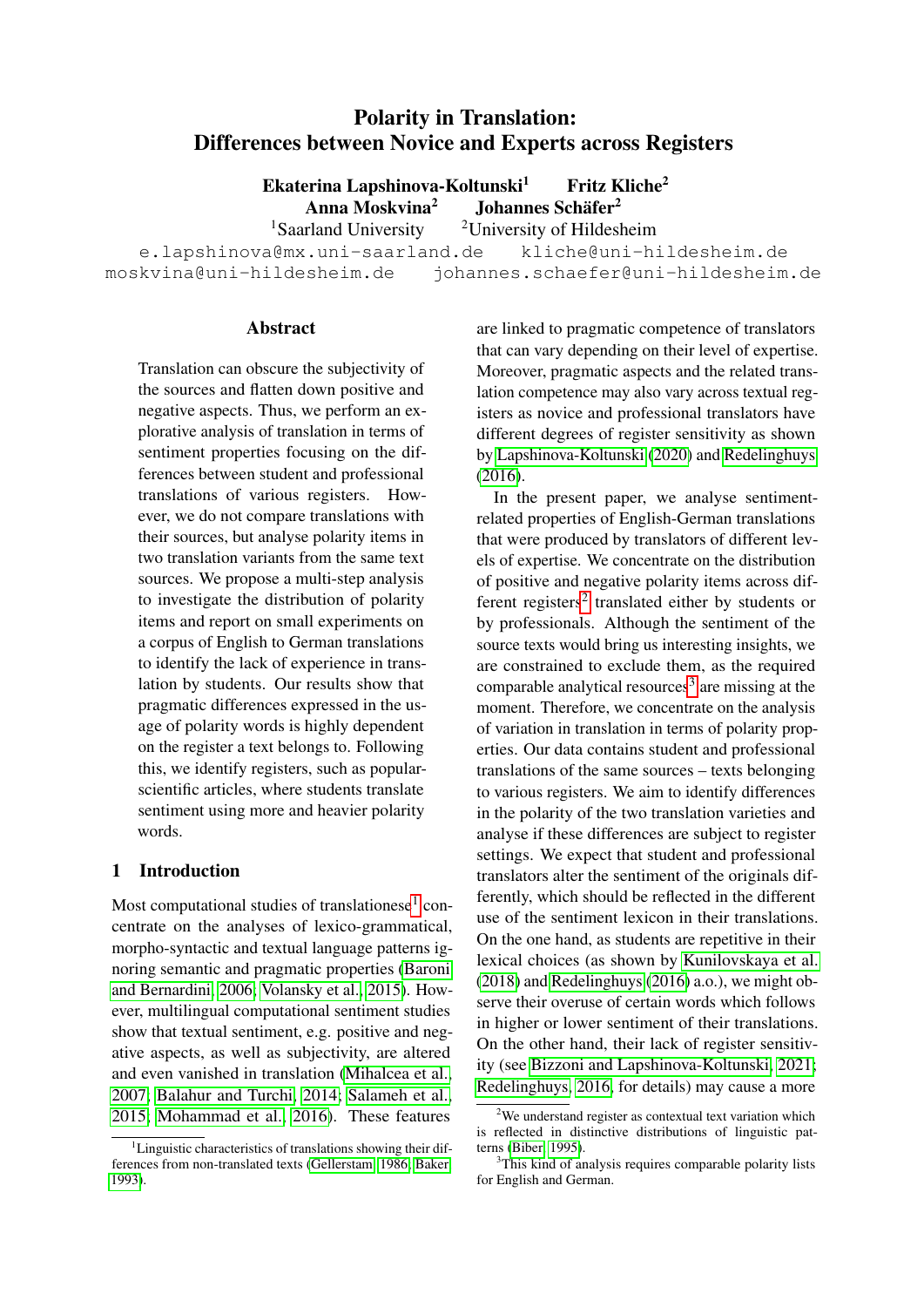levelled use of sentiment lexicon in different registers.

We perform an explorative analysis of translation in terms of polarity, focusing on specific differences between professional and student translations of various registers.

# 2 Main Concepts and Related Work

We understand sentiment analysis as determining the polarity of a piece of text as positive or negative and measure it with the help of polarity items – negative or positive words. This approach is a type of lexicon-based sentiment analysis [\(Taboada et al.,](#page-6-8) [2011\)](#page-6-8).

As sentiment is not always similarly marked in the source and in the target, translations do not always preserve the original sentiment [\(Salameh](#page-6-2) [et al., 2015;](#page-6-2) [Mohammad et al., 2016\)](#page-6-3), which was also shown for machine translation [\(Troiano et al.,](#page-6-9) [2020\)](#page-6-9). Although we measure polarity of the target texts only, we deal with translation, a product of multilingual communication. Therefore, our work is also related to multilingual sentiment analyses that have mainly addressed mapping sentiment resources from one language onto another (e.g. [Mihalcea et al., 2007;](#page-6-1) [Balahur and Turchi, 2014\)](#page-5-1). Contrastive studies show pragmatic differences between English and German [\(Kranich, 2016;](#page-6-10) [House,](#page-6-11) [2006\)](#page-6-11) that have impact on sentiment realisation in both languages, as it was shown by [Taboada](#page-6-12) [et al.](#page-6-12) [\(2014\)](#page-6-12) in the analysis of evaluative language and by [Fronhofer](#page-6-13) [\(2020\)](#page-6-13) in the analysis of emotions. The latter study points to specific language preferences in the morpho-syntactic realisation of emotions (their parts-of-speech, tenses, etc.).

Knowing about these cross-lingual contrasts, we expect translators to adapt a text's sentiment to the target language preferences. Without sufficient experience in doing so, students may fail in appropriate choices for polarity transformations or their lexico-grammatical settings. [Munday](#page-6-14) [\(2012\)](#page-6-14) shows in a study on translating attitude that students have difficulty because of the missing knowledge on lexico-grammatical features of both the source and the target language. Another study of student translations reveal their missing pragmatic competence [\(Pisanski Peterlin and Zlatnar Moe, 2016\)](#page-6-15). Interestingly, students showed more difficulties in transferring structures that had no direct translation equivalent with similar lexico-grammatical patterning, as novice translators frequently translate wordby-word. Therefore, we should also expect variation in our data in terms of lexico-grammar, i.e. morpho-syntactic types of polarity items.

# 3 Methodology

In this section, we introduce the features we extract from the sentiment analysis (Section [3.1\)](#page-1-0), outline the used data set (Section [3.2\)](#page-1-1) and tools (Section [3.3\)](#page-2-0) with our analysis methods in Section [3.4.](#page-2-1)

# <span id="page-1-0"></span>3.1 Features

Building upon existing studies in sentiment and translation, we formulate a number of features to analyse polarity in student and professional translations. Our aim is to find lexical differences between student and professional translators. Therefore, we don't use a classifier which would yield sentiment scores for whole texts. Instead, as the first step of our pipeline we extract sentiment words using the list SentiWS [\(Remus et al., 2010\)](#page-6-16) containing weighted negative and positive items. We formulate the following features:

Overall polarity. 1. the total number of positive polarity words per text (Pos), 2. the total number of negative polarity words per text (Neg), 3. the sum of weights of positive polarity items (SumWeightedPos), 4. the sum of weights of negative polarity items (SumWeightedNeg).

Morpho-syntactic subtypes of polarity items. 5-7. Distribution of positive polarity nouns, adjectives and verbs (PosN, PosV, PosA), 8- 10. Distribution of negative polarity nouns, adjectives and verbs (NegN, NegV, NegA), 11- 13. Proportion of positive polarity nouns, adjectives and verbs calculated against the total number of nouns, verbs and adjectives, respectively (PosNprop, PosVprop, PosAprop), 14-16. Proportion of negative polarity nouns, adjectives and verbs calculated against the total number of nouns, verbs and adjectives, respectively (NegNprop, NegVprop, NegAprop).

# <span id="page-1-1"></span>3.2 Data

We use a dataset of German texts translated by both professional and student translators from English (PT – professional translations and ST – student translations), representing translation variants of the same original texts. These texts cover the following registers: political essays (ESSAY), fiction (FICTION), manuals (INSTR),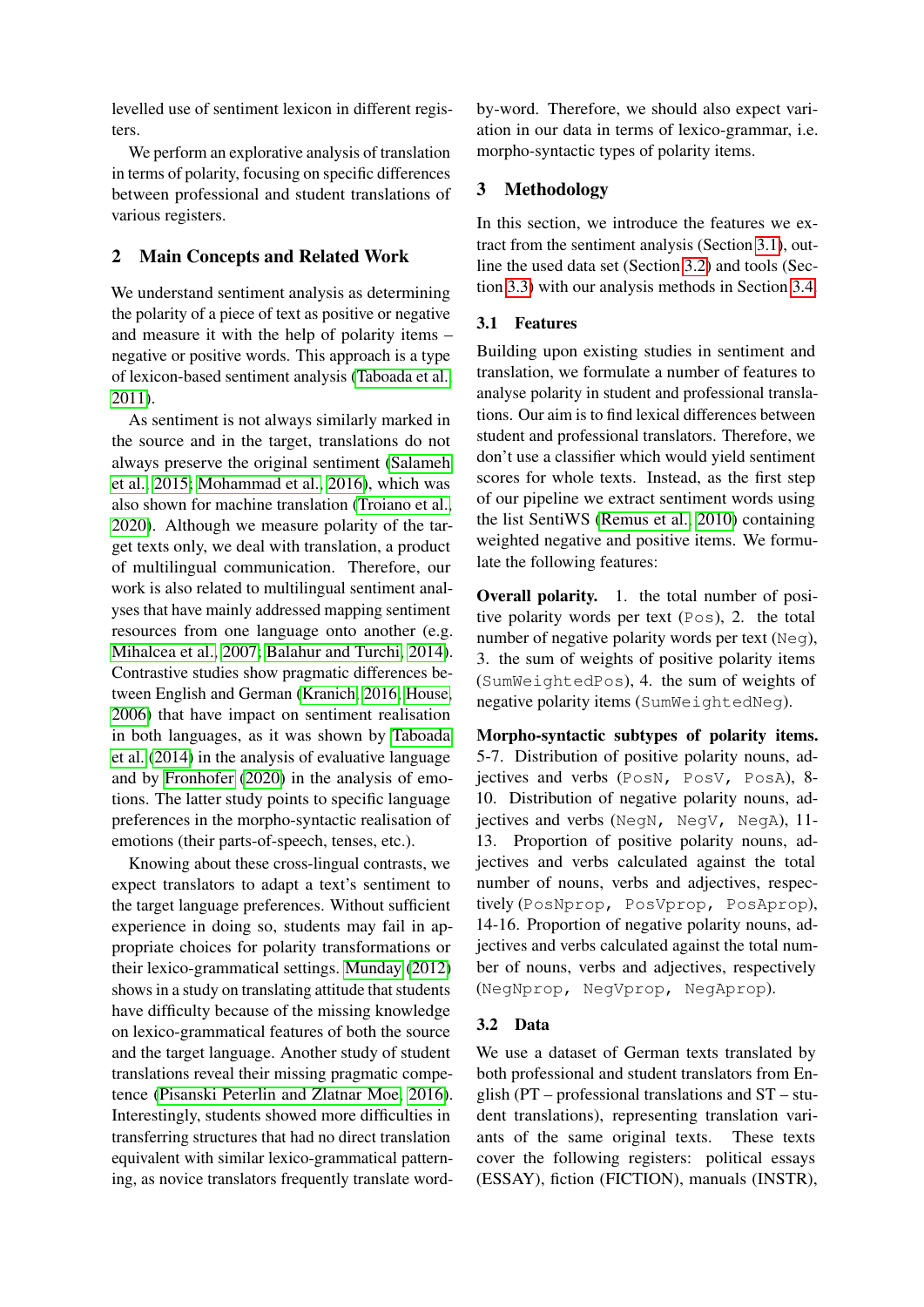popular-scientific articles (POPSCI), letters to shareholders (SHARE), prepared political speeches (SPEECH), and tourism leaflets (TOU). Professional translations were exported from the CroCo corpus [\(Hansen-Schirra et al., 2012\)](#page-6-17), whereas the student translations come from the corpus VAR-TRA [\(Lapshinova-Koltunski, 2013\)](#page-6-18). The main difference between the two variants in our data is the degree of expertise – professionals have a good degree of experience in translating, whereas students are trainees with little experience in translating. The whole data set contains 102 texts (51 for each translation variant) with 272,195 tokens in total (more details are given in Table [1\)](#page-2-2).

|                | SТ      | PТ      |
|----------------|---------|---------|
| <b>ESSAY</b>   | 15,794  | 15.595  |
| <b>FICTION</b> | 12,549  | 11,226  |
| <b>INSTR</b>   | 19,866  | 20,718  |
| <b>POPSCI</b>  | 22,692  | 19,739  |
| <b>SHARE</b>   | 24.739  | 24,450  |
| <b>SPEECH</b>  | 24.303  | 23,373  |
| <b>TOU</b>     | 19,687  | 17,464  |
| <b>TOTAL</b>   | 139,630 | 132,565 |

<span id="page-2-2"></span>Table 1: Dataset size in tokens.

#### <span id="page-2-0"></span>3.3 Sentiment Analysis in Geist

The data is pre-processed and analysed using Geist<sup>[4](#page-2-3)</sup> [\(Kliche, 2020\)](#page-6-19), a web tool for converting text data in different formats<sup>[5](#page-2-4)</sup> into formats required by applications in the Digital Humanities context, e.g. topic modeling or stylometric analyses. For the present study, the SentiWS list and the pipeline to extract the features detailed in Section [3.1](#page-1-0) were integrated into Geist. Using the TreeTagger [\(Schmid,](#page-6-20) [1994\)](#page-6-20), the texts are tokenised and labeled with partof-speech tags. When one or two tokens left to a sentiment word is a negation, the polarity swaps from negative to positive or vice versa. Geist analyses each of the 102 translations separately and creates a CSV file containing the features for each document. The student translations contained in sum 139,630 Tokens (122,715 words), 8,088 of which were positive and 2,138 were negative. The texts of professional translators consist of 132,565 tokens (116,086 words), with 7,613 positive and 2,103 negative words.

#### <span id="page-2-1"></span>3.4 Explorative and descriptive analyses

As our aim is to exploratively analyse translations and find specific differences between professionals and students, we decide for several techniques that include Correspondence Analysis (CA, [Greenacre, 2007\)](#page-6-21), Hierarchical Agglomerative Clustering (HC, [Rokach and Maimon, 2005\)](#page-6-22) and boxplots.

Correspondence Analysis. CA allows us to explore relations between features and subcorpora in our data. With the help of this explorative technique, we identify which subcorpora have similarities or differences and how these differences correlate with the selected features. For our purposes, we intend to find groupings of subcorpora based on either the experience of translators or the register a text belongs to. The feature distributions across the subcorpora are used to measure Weighted Euclidean distances, termed the  $\chi^2$  distances. The distances are represented in a two-dimensional graph. The larger the differences between the subcorpora, and also between the subcorpora and features (dots and triangles in Figure [1\)](#page-3-0), the further apart they are on the graph. The dimensions are computed in such a way that any subset of k dimensions accounts for as much variation as possible in one dimension, the first two principal axes account for as much variation as possible in two dimensions, and so on. The length of the feature arrows indicates associations between subcorpora and features: the longer the line, the stronger is the association.

Clustering. In the next step, we perform HC on texts using the 'strongest' features resulting from CA. With this technique, we investigate whether texts cluster according to registers or according to the level of expertise in translation. To be consistent with the previous analysis, we use the Euclidean distance and performed Ward's linkage to calculate the distance between new clusters on a condensed distance matrix. In each iteration, two clusters that have the smallest distance are merged together, until every text is linked into a dendrogram. The order of the initial clusters (texts we used for the analysis) represented by features that we want to analyse has little significance, the distance between clusters increases with each merging iteration and the height of each merge gives the distance between two clusters.

Boxplots. In the final step, we use boxplots to more closely observe the discovered specific dif-

<span id="page-2-4"></span><span id="page-2-3"></span><sup>4</sup><https://geist.uni-hildesheim.de>

<sup>5</sup> Including PDF, RTF, Open Office or Microsoft Office formats.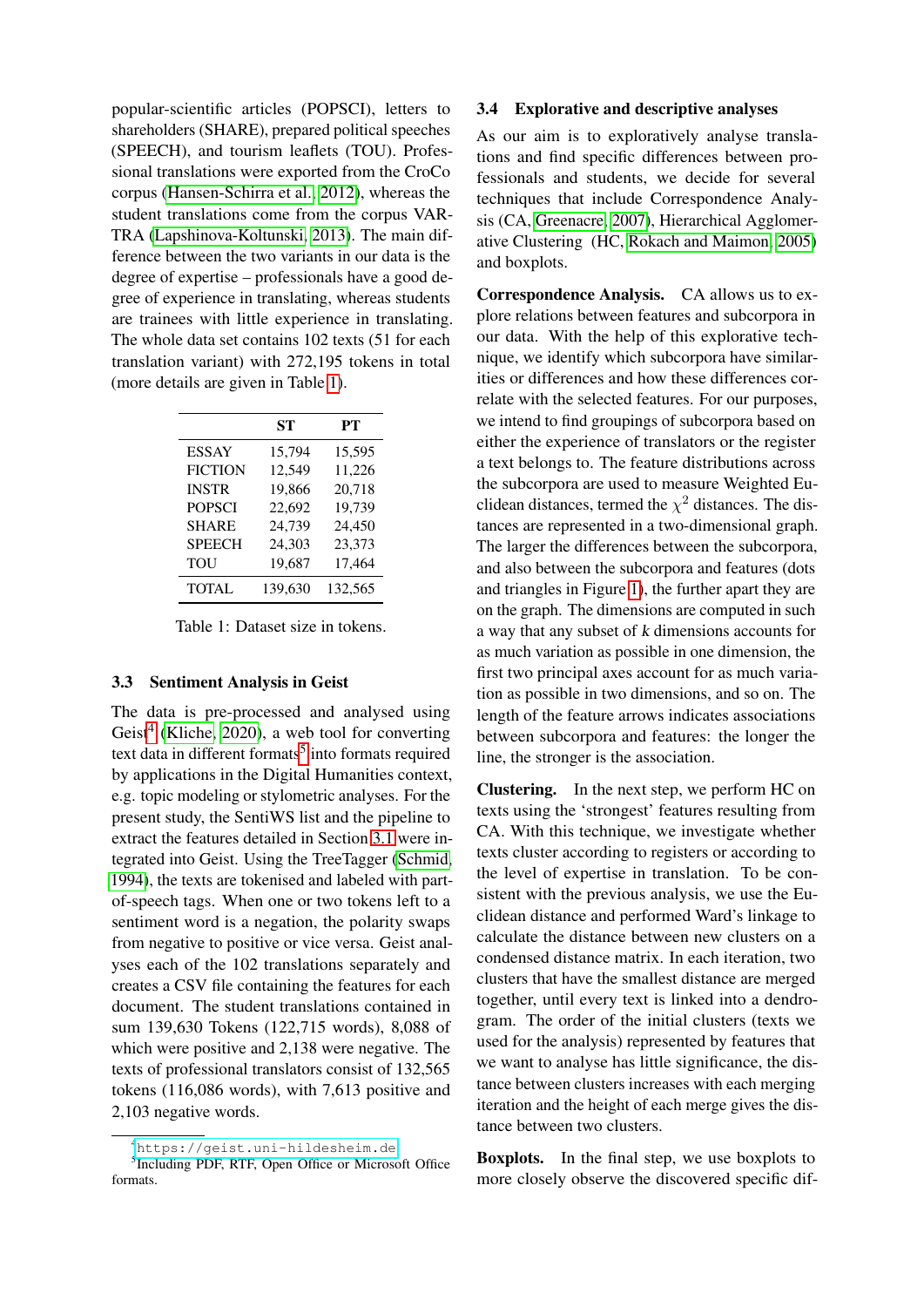

<span id="page-3-0"></span>Figure 1: CA for all subcorpora with all features, dimensions 1 and 2.

ferences between professional and student translations. Boxplots are helpful to visually represent summary statistics (central tendency values and spread of data) and to compare descriptive statistics across groups.

# 4 Analyses

Correspondence analysis. We perform CA on the expertise and register-based subcorpora using the whole set of features defined in Section [3.1.](#page-1-0) Figure [1](#page-3-0) presents the resulting two dimensional graph. The differences between the plotted subcorpora and features can be interpreted on both axes (dimensions 1 and 2 that explain 86,5% of the data variance). Here most student and professional subcorpora of the same registers group together. Dimension 1 (x-axis) separates translations of letters-to-shareholders (leftmost), tourism leaflets and political essays from political speeches, instructions, popular science and fiction (rightmost). Almost all negative polarity features seem to contribute to this division, as the feature arrows show positive values in the direction of the x-axis, with SumWeightedNeg being the most contributing feature. Interestingly, its counterpart SumWeightedPos, is not opposing (i.e. pointing into the opposite direction), but rather contributes most to the other breakdown in our data – the division of subcorpora observed along the y-axis (dimension 2). Here again, most of the observed groupings are register-based, except for

popular science. This is the only difference between professional and student translations uncovered with CA in our data. This means that there is more variation in terms of register than experience in our data, with some text registers being more similar between each other than the others. As the features SumWeightedNeg and SumWeightedPos were found to contribute the most in determining the differences in texts, they were used for further analysis with clustering and box plots.

Clustering. We use the two features, SumWeightedNeg and SumWeightedPos, contributing most to the variation along the two dimensions discovered in the previous analysis step rather then using all of the features. This allows us to further target the differences in texts, based on the particular use of positive and negative words within different registers and translation variants. The resulting dendrograms are given in Figures [4](#page-7-0) and [5](#page-7-1) in Appendix, with x-axis containing texts and y-axis representing the distance.

The dendrogram based on SumWeightedPos visualises two major clusters, where the smaller cluster consists mostly of texts from the registers TOU, SHARE and FICTION, with student and professional translations being equally linked together. Most of the texts from other registers can be found in the second major cluster. Deeper towards the leaves of the tree, translation variants of the same text within a register are linked earlier (the distance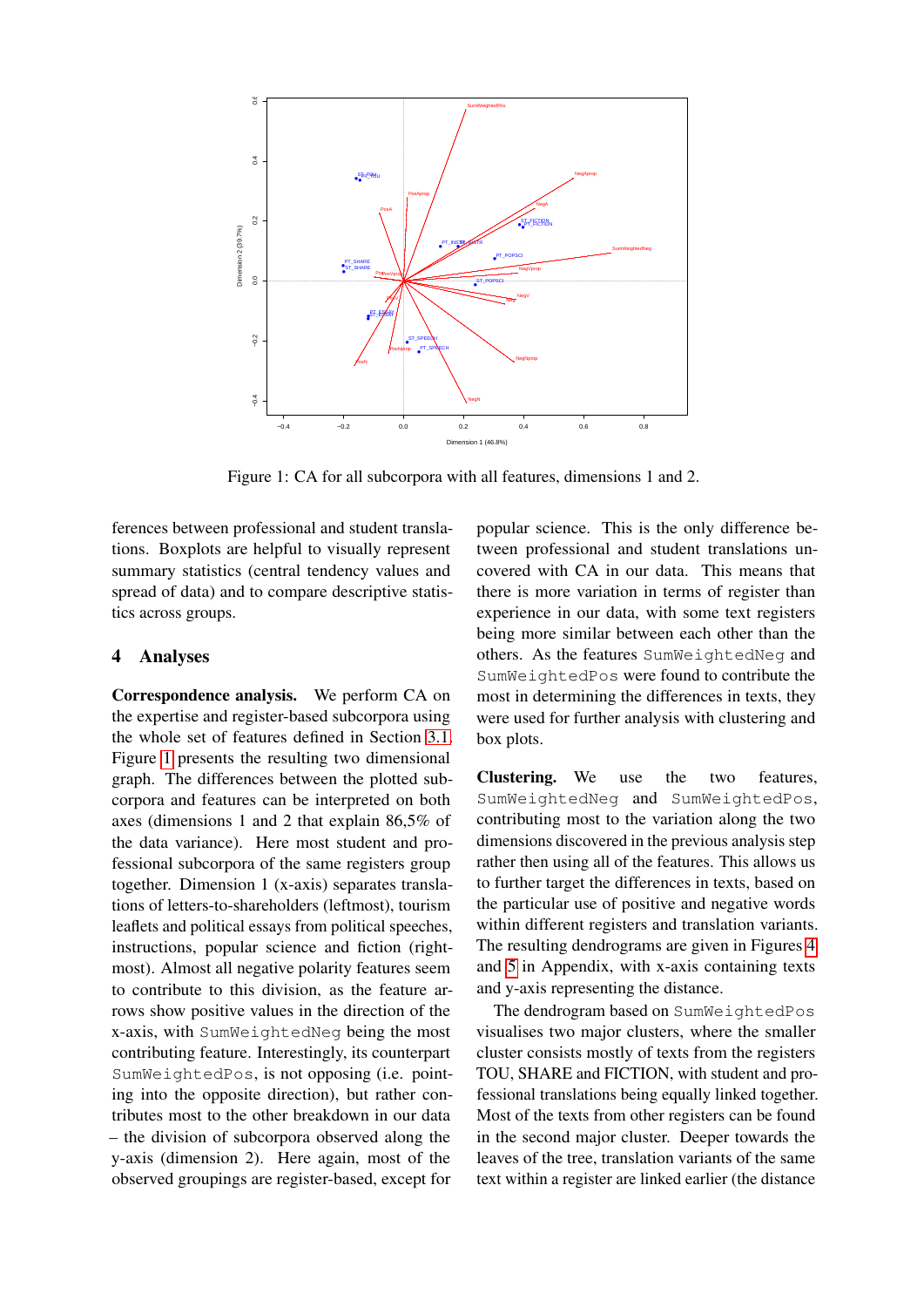

Figure 2: Polarity item weights at text level across registers in professional and student translation.

<span id="page-4-0"></span>

<span id="page-4-1"></span>Figure 3: Polarity item distribution at text level across registers in professional and student translation.

between such clusters is smaller), which is later followed by linking of texts from the same register: most of the essay texts end up being linked together before being linked to texts from the register SPEECH and INSTR.

The dendrogram based on SumWeightedNeg also has two distinctive clusters, though the texts are more equally distributed across these two (in comparison to the previous dendrogram). Likewise with SumWeightedPos, the closest distance is found within the register, though not necessarily within the variants of translation: we can find examples like PT-ESSAY\_004 and PT-ESSAY\_009 being linked together earlier then the corresponding translation variant from students. Moreover, though the earliest clusters tend to belong to the same register, the registers are interwoven together

as distance grows. The results of clustering confirm the observation from CA: Translation variants are highly similar in terms of sentiment features and differences are observed for groups of registers only.

Boxplots. We use boxplots (Figure [2\)](#page-4-0) to directly compare student and professional translations across registers in terms of the two selected features. We observe more variation between professional and student translations when analysed across registers. As seen from the plot for SumWeightedPos, student translations of most registers are more positive than the professional ones, except in ESSAY and POPSCI. However, the differences do not seem to be significant in most cases, except for fictional texts and instructional manuals. The plot for SumWeightedNeg reveals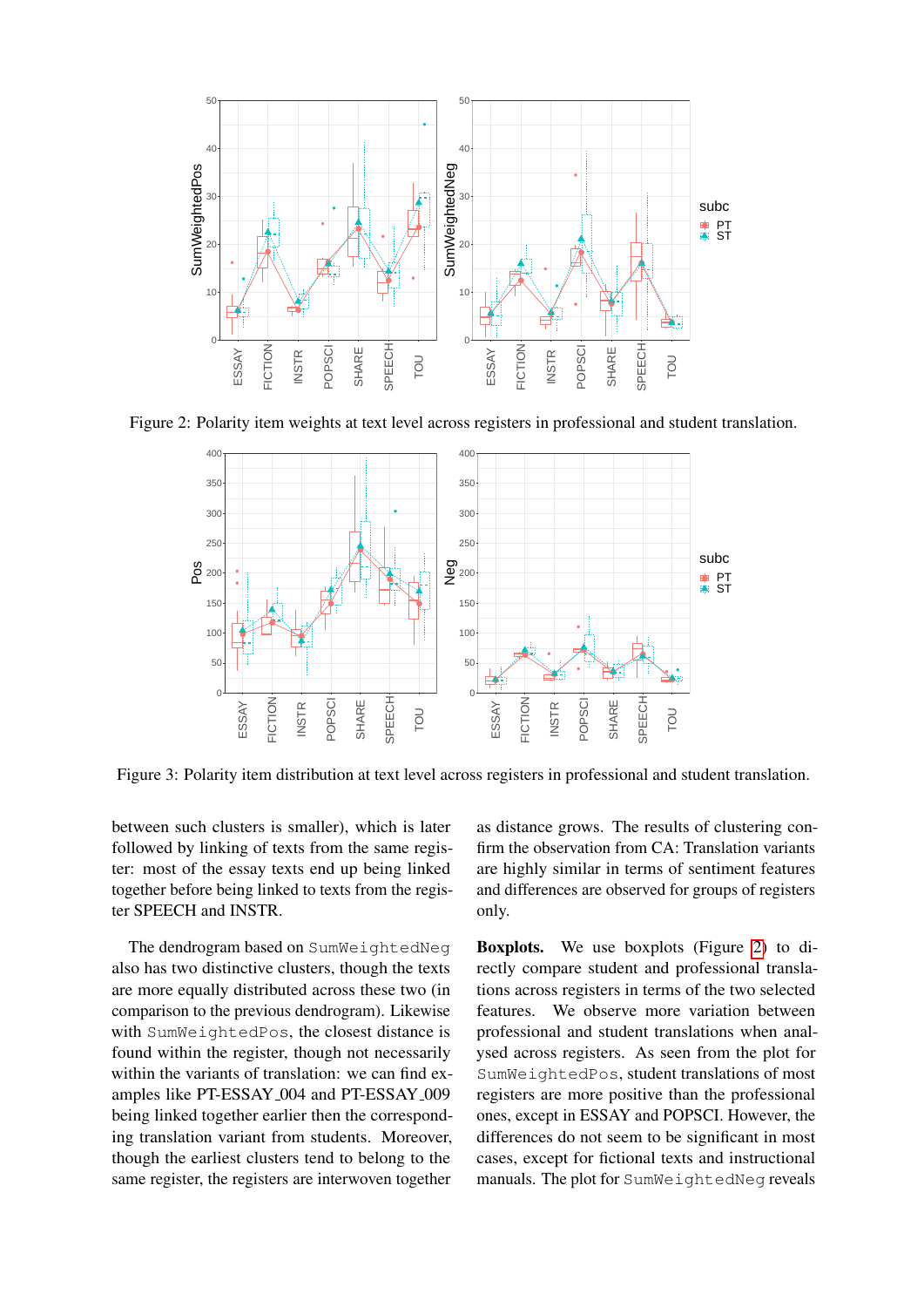- EO Using this self-administration setup and related techniques, researchers mapped the regions of the brain that mediate addictive behaviors and discovered the central role of the brain's reward circuit.
- ST Mithilfe dieser Selbstverabreichungsmethode und ahnlichen Methoden haben Forscher die ¨ Regionen im Gehirn lokalisiert, die das Abhängigkeitsverhalten steuern. Zudem hat sich herausgestellt, dass das Belohnungssystem im Gehirn eine zentrale Rolle bei der Bildung einer Abhängigkeit spielt.
- PT Mittlerweile haben Hirnforscher die am Drogenmissbrauch beteiligten Gehirnregionen kartiert. Sie kennen heute die zentrale Funktion des Belohnungssystems dabei.

<span id="page-5-5"></span>Table 2: Example illustrating the difference between student and professional translations (ST and PT), as well as the original English source (EO).

that fictional and popular science texts are more negative when translated by students. The variation of negative weights within the POPSCI texts translated by students is also remarkable pointing to heterogeneous negativity of these translations.

We also compare the overall distribution of positive and negative words in student and professional translations to discover a slightly different view (see Figure [3\)](#page-4-1). Instructions translated by students contain less positive words (although being more positive). Students use more positive words in the POPSCI translations than professionals, although the overall positive polarity of both translation variants of this register remain similar. All this points to the differences in the lexicon choices by students and professionals.

A glance at the data confirms this as well: the negative polarity noun Abhängigkeit occurs 24 times in the student translations of POPSCI, whereas professionals use this word 5 times only. Table [2](#page-5-5) contains an example from our corpus illustrating the observed differences in translation and showing that students (ST) are more repetitive in their lexical choices also because their translations are longer and more explicit.

# 5 Conclusion and Discussion

We performed explorative analysis of polarity in translations that differ with regard to the level of translators' expertise. The variation discovered in our data turned to be more register-related, than expertise-related. However, differences between student and professional translations could be observed within registers and register groupings. This points to dependency of pragmatic differences in translation on the functional text variation – the register a text belongs to.

Students use more and heavier polarity words in certain registers only. Moreover, they seem to show similar register sensitivity as professionals do, as their translations also vary in terms of polarity features, which is against our expectations.

In future, we plan to perform a more detailed analysis of distinct features. We also intend to investigate differences between the polarity vocabularies used by both groups of translators, as preliminary insights show that students tend to repeat the same words. Moreover, a cross-lingual comparison involving the sources' analysis would be an asset, which, however, requires comparable polarity lists for English and German.

# References

- <span id="page-5-2"></span>Mona Baker. 1993. Corpus linguistics and translation studies: Implications and applications. In G. Francis Baker M. and E. Tognini-Bonelli, editors, *Text and Technology: in Honour of John Sinclair*, pages 233– 250. Benjamins, Amsterdam.
- <span id="page-5-1"></span>Alexandra Balahur and Marco Turchi. 2014. [Compar](https://doi.org/https://doi.org/10.1016/j.csl.2013.03.004)[ative experiments using supervised learning and ma](https://doi.org/https://doi.org/10.1016/j.csl.2013.03.004)[chine translation for multilingual sentiment analysis.](https://doi.org/https://doi.org/10.1016/j.csl.2013.03.004) *Computer Speech and Language*, 28(1):56 – 75.
- <span id="page-5-0"></span>Marco Baroni and Silvia Bernardini. 2006. A new approach to the study of translationese: Machinelearning the difference between original and translated text. *Literary and Linguistic Computing*, 21(3):259–274.
- <span id="page-5-4"></span>Douglas Biber. 1995. *[Dimensions of Register Varia](https://books.google.de/books?id=c2eN9Z5uNdQC)[tion: A Cross-Linguistic Comparison](https://books.google.de/books?id=c2eN9Z5uNdQC)*. Cambridge University Press.
- <span id="page-5-3"></span>Yuri Bizzoni and Ekaterina Lapshinova-Koltunski. 2021. Surprising professionals and conventional students: structural register diversification and convergence in translation. In *Proceedings of the NoDaLiDa-2021*.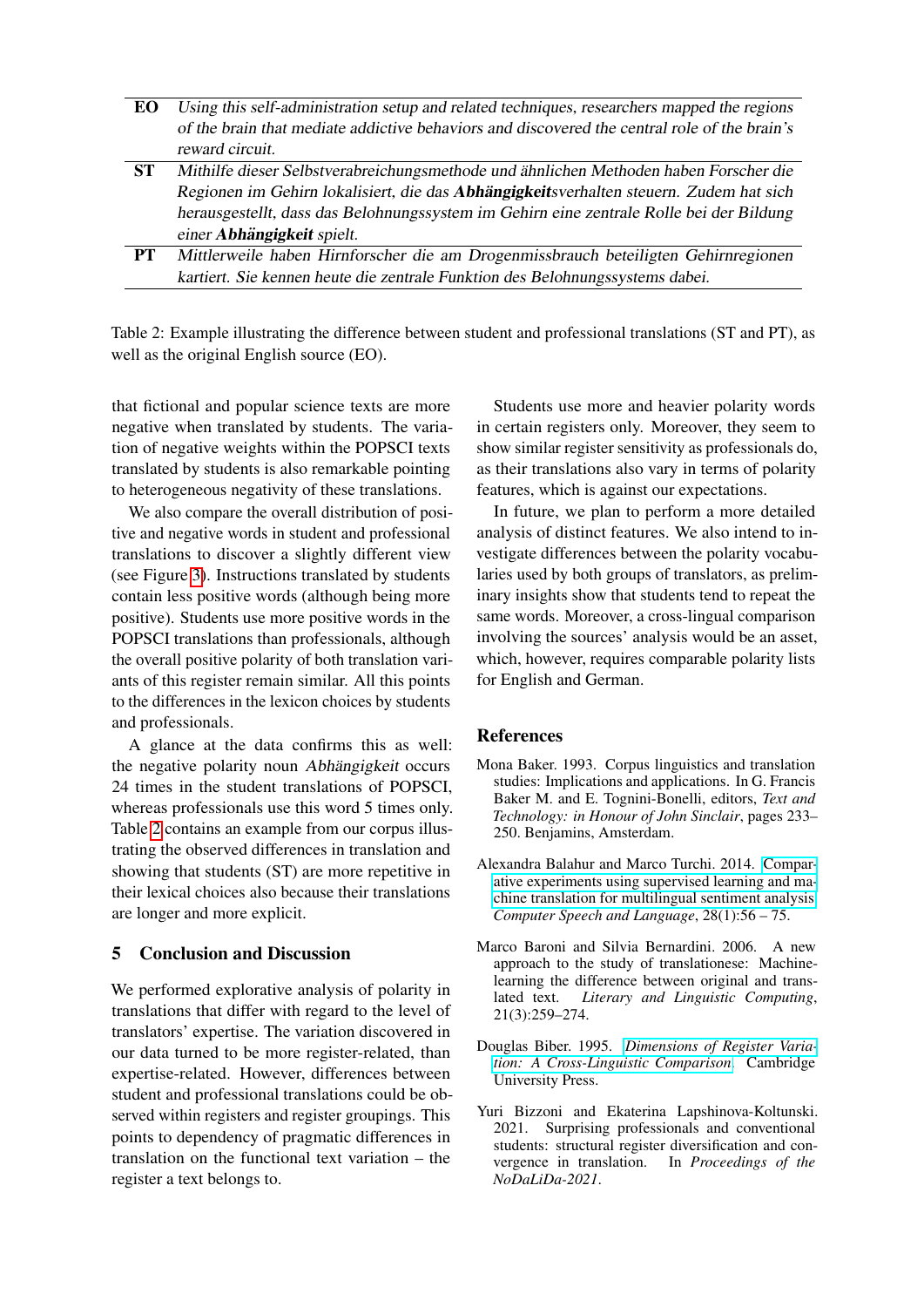- <span id="page-6-13"></span>Nina-Maria Fronhofer. 2020. *Emotion Concepts in Context - A Contrastive Analysis of English and German Discourse*. Ph.D. thesis, Universität Augsburg.
- <span id="page-6-4"></span>Martin Gellerstam. 1986. Translationese in Swedish novels translated from English. In L. Wollin and H. Lindquist, editors, *Translation Studies in Scandinavia*, pages 88–95. CWK Gleerup, Lund.
- <span id="page-6-21"></span>Michael J. Greenacre. 2007. *[Correspondence Analysis](http://www.worldcat.org/search?qt=worldcat_org_all&q=1584886161) [in Practice](http://www.worldcat.org/search?qt=worldcat_org_all&q=1584886161)*. Chapman & Hall/CRC, Boca Raton.
- <span id="page-6-17"></span>Silvia Hansen-Schirra, Stella Neumann, and Erich Steiner. 2012. *Cross-linguistic Corpora for the Study of Translations. Insights from the Language Pair English-German*. de Gruyter, Berlin, New York.
- <span id="page-6-11"></span>Juliane House. 2006. Communicative styles in english and german. *European Journal of English Studies*, 10:249–267.
- <span id="page-6-19"></span>Fritz Kliche. 2020. *Die Erschließung heterogener Textquellen für die Digital Humanities*. Dissertation, Universität Hildesheim.
- <span id="page-6-10"></span>Svenja Kranich. 2016. *Contrastive Pragmatics and Translation*. John Benjamins Publishing, Amsterdam.
- <span id="page-6-7"></span>Maria Kunilovskaya, Natalia Morgoun, and Alexey Pariy. 2018. Learner vs. professional translations into Russian: Lexical profiles. *Translation and Interpreting*, 10.
- <span id="page-6-18"></span>Ekaterina Lapshinova-Koltunski. 2013. [VARTRA: A](https://www.aclweb.org/anthology/W13-2510) [Comparable Corpus for Analysis of Translation Vari](https://www.aclweb.org/anthology/W13-2510)[ation.](https://www.aclweb.org/anthology/W13-2510) In *Proceedings of the Sixth Workshop on Building and Using Comparable Corpora*, pages 77– 86, Sofia, Bulgaria. ACL.
- <span id="page-6-5"></span>Ekaterina Lapshinova-Koltunski. 2020. Tracing normalisation and shining through in novice and professional translations with data mining techniques. In Sylviane Granger and Marie-Aude Lefer, editors, *Translating and Comparing Languages: Corpus-Based Insights*, pages 45–59. Presses universitaires de Louvain, Louvain-la-Neuve.
- <span id="page-6-1"></span>Rada Mihalcea, Carmen Banea, and Janyce Wiebe. 2007. [Learning multilingual subjective language via](https://www.aclweb.org/anthology/P07-1123) [cross-lingual projections.](https://www.aclweb.org/anthology/P07-1123) In *Proceedings of the 45th Annual Meeting of the Association of Computational Linguistics*, pages 976–983, Prague, Czech Republic. ACL.
- <span id="page-6-3"></span>Saif M. Mohammad, Mohammad Salameh, and Svetlana Kiritchenko. 2016. How translation alters sentiment. *J. Artif. Int. Res.*, 55(1):95–130.
- <span id="page-6-14"></span>Jeremy Munday. 2012. *[Evaluation in Translation:](https://books.google.de/books?id=-wcBkfqX7R4C) [Critical Points of Translator Decision-making](https://books.google.de/books?id=-wcBkfqX7R4C)*. Evaluation in Translation: Critical Points of Translator Decision-making. Routledge.
- <span id="page-6-15"></span>Agnes Pisanski Peterlin and Marija Zlatnar Moe. 2016. [Translating hedging devices in news discourse.](https://doi.org/https://doi.org/10.1016/j.pragma.2016.06.009) *Journal of Pragmatics*, 102:1 – 12.
- <span id="page-6-6"></span>Karien Redelinghuys. 2016. [Levelling-out and register](https://doi.org/10.5774/45-0-198) [variation in the translations of experienced and inex](https://doi.org/10.5774/45-0-198)[perienced translators: a corpus-based study.](https://doi.org/10.5774/45-0-198) *Stellenbosch Papers in Linguistics*, 45(0):189–220.
- <span id="page-6-16"></span>Robert Remus, Uwe Quasthoff, and Gerhard Heyer. 2010. SentiWS – a publicly available Germanlanguage resource for sentiment analysis. In *Proceedings of the 7th International Language Resources and Evaluation (LREC'10)*, pages 1168– 1171, Valletta, Malta.
- <span id="page-6-22"></span>Lior Rokach and Oded Maimon. 2005. Clustering methods. In *Data mining and knowledge discovery handbook*, pages 321–352. Springer.
- <span id="page-6-2"></span>Mohammad Salameh, Saif Mohammad, and Svetlana Kiritchenko. 2015. [Sentiment after translation: A](https://doi.org/10.3115/v1/N15-1078) [case-study on Arabic social media posts.](https://doi.org/10.3115/v1/N15-1078) In *Proceedings of the 2015 Conference of the North American Chapter of the ACL: Human Language Technologies*, pages 767–777, Denver, Colorado. ACL.
- <span id="page-6-20"></span>Helmut Schmid. 1994. Probabilistic part-of-speech tagging using decision trees. In *International Conference on New Methods in Language Processing*, pages 44–49, Manchester, UK.
- <span id="page-6-8"></span>Maite Taboada, Julian Brooke, Milan Tofiloski, Kimberly Voll, and Manfred Stede. 2011. Lexicon-based methods for sentiment analysis. *Computational Linguistics*, 37:267–307. ACL.
- <span id="page-6-12"></span>Maite Taboada, Marta Carretero, and Jennifer Hinnell. 2014. Loving and hating the movies in english, german and spanish. *Contrastive Linguistics*, 14:127– 161.
- <span id="page-6-9"></span>Enrica Troiano, Roman Klinger, and Sebastian Pado.´ 2020. [Lost in back-translation: Emotion preser](https://doi.org/10.18653/v1/2020.coling-main.384)[vation in neural machine translation.](https://doi.org/10.18653/v1/2020.coling-main.384) In *Proceedings of the 28th International Conference on Computational Linguistics*, pages 4340–4354, Barcelona, Spain (Online).
- <span id="page-6-0"></span>Vered Volansky, Noam Ordan, and Shuly Wintner. 2015. On the features of translationese. *Digital Scholarship in the Humanities*, 30(1):98–118.